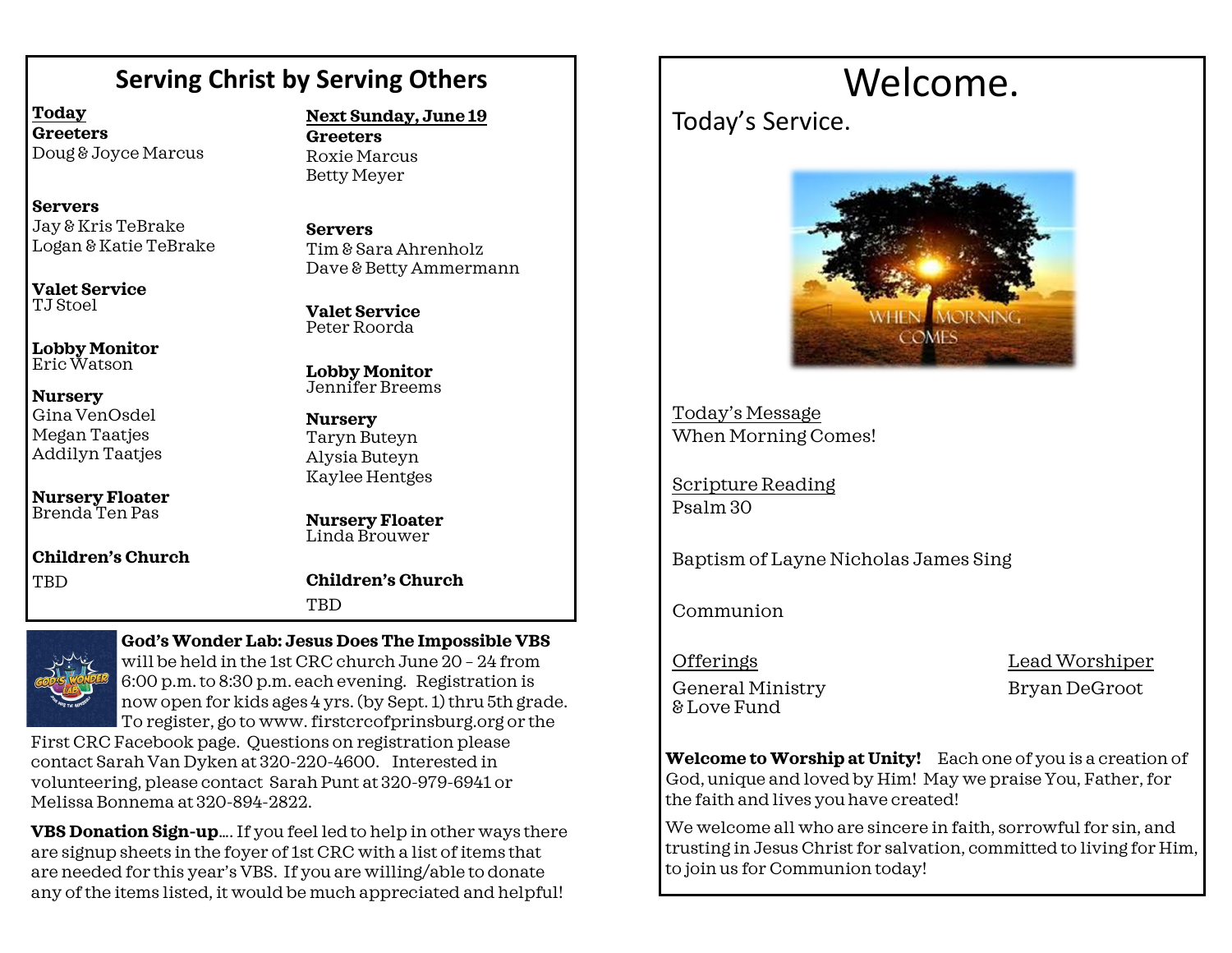

### **Sunday (Today)**

**9:30a.m.:** Worship Celebration

Children's Church for ages 3 to PreK will be during the service.

Coffee Time - Fair Trade coffee by Dunn Bros.

**7:00-8:30p.m.:** SRYG Summer Study "The Chosen" - @ Travis' home

# **Monday**

**6:00p.m.:** Shepherding Elders Meeting **6:30p.m.:** Open Rock @The Rock - Van will leave Unity at 6:00

**Wednesday 6:30p.m.:** Ladies Bible Study meeting in the Council Room

#### **Friday 6:30a.m.:** Men's Bible Study

**Family Promise with Unity June 19-25.** We would Family Promise **Family 11 Collection** 1999 of Pamily Promise during this week. of Kandiyohi County At this time we have the Thursday evening yet to fill. You can signup on the spreadsheet link provided in the Weekly Update.



**This Summer Solid Rock Youth Group** will be doing service days in our local area. We **ARCH ARRY ARE CALLING It Serve Local Summer**. The dates are not set yet, but if you or someone you know needs some help that teens could fill we would love to serve you (Ex: weeding, painting, house cleaning,

etc). Please send an email to solidryg@gmail.com with ways we can help or questions.

**Unity's 2021-22 General Fund budget** included \$45,360 for Missions. The bulk of this support went to missionaries and missions that are based outside of our area. Most of these we have supported for many years. Our annual support for these ranged from \$2200 to \$7500. *(Continue reading on other side of this sheet)*

# **Missions Budget continued….**

They include:

· Bob Dykstra and his work with the Lac Courte Oreilles in northern Wisconsin

- · Children of the Promise in Logossette Haiti
- · Erik and Elle Brohaugh and their work in the Gambia
- John and Lori Ingles and their work in Cyprus
- · Ruth Veltkamp and her work with IMANI leaders in Africa
- Logossette Christian School

· Arrive Ministries Willmar and its outreach to recent immigrants in our area

· Jeff Schmitz and his work at United Campus Ministries

We also had an "Outreach" section in the mission's budget. We gifted each of the following 9 causes with \$400:

· MOMS – A ministry to new moms based at the Bunde CRC

· Cadets – A ministry to boys conducted jointly with First CRC Prinsburg

GEMS -- A ministry to girls conducted jointly with First CRC Prinsburg

· Haiti Literacy – A ministry that seeks to expand adult literacy in the Logossette Haiti area

· Hope Pregnancy – A ministry providing unplanned pregnancy services in the Willmar area

Family Promise of Kandiyohi County - A ministry providing short term housing and case management to the homeless population in the Willmar area

· Rey'a – A relationship-building ministry teaching sewing to East African immigrants

Bethany Christian Services - A ministry providing foster and adoption services

The Broken - A ministry to "the broken" led by Pastor Chris Alle

The Mission budget also adds \$1500 per year to our short-term mission fund. This fund welcomes applications for assistance with short-term mission trips by Unity members.

Thank you for your support of these ministries through your gifts to the general fund. Please continue to pray for these missionaries as well. They regularly ask for our prayers and thank us for partnering with them through our prayers.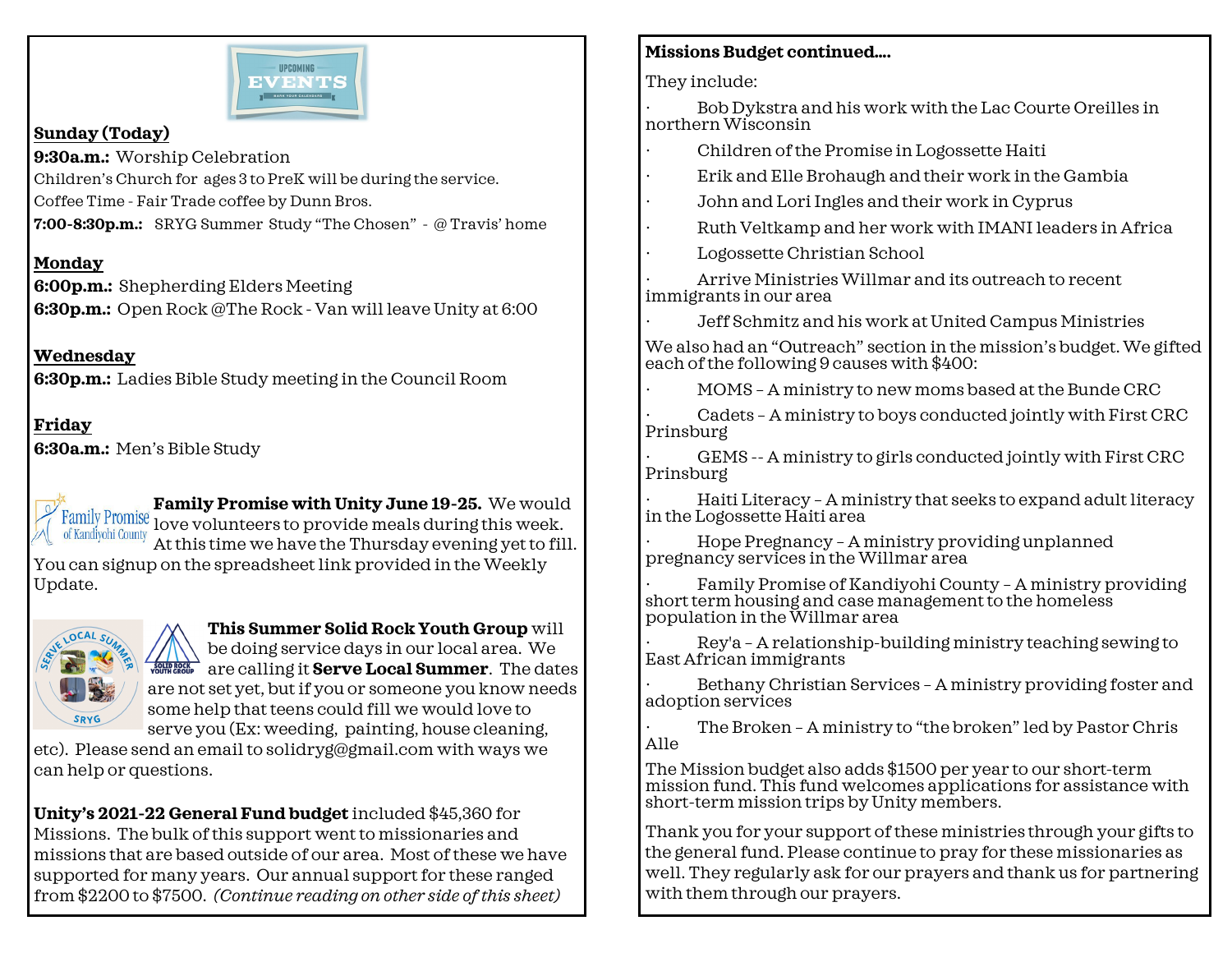# **Call to Prayer:**

We celebrate with **Nick & Karissa Sing and their family** as they present **Layne Nicholas James Sing** for baptism today! May God's faithfulness from generation to generation be our joy today!

Lift up in prayer **Dale Elliot and the extended family with the passing of Donna's brother-in-law, Dale Hendrickson,** in his sleep early Friday morning. He was able to enjoy valuable family time over the last months and the family is grateful for all the love and support they received. Pray for the days ahead of remembrance and family gathering time that God's peace would rest on them all.

Also remember in prayer **Trudy Erffmeyer**. Her earthly journey also appears to be drawing to a close in the days ahead. Lift up her and Phil and their family as they lean on each other and the Lord for the time remaining together that the Lord would grant them.

Remember in prayer **Nathan Scheele and his family** in the days ahead. Just a couple of days ago **his nephew, Owen**, wasn't feeling well. They discovered an aggressive form of leukemia, and due to complications that ensued, Owen, age 17, passed away this past Wednesday. Pray for the Scheele family as they gather to grieve and remember together.

May God continue to pour out His grace and love into the lives of those from our fellowship with ongoing needs. Please remember...

*Ray (& Sadie) Tellinghuisen Roger (& Linda) Ulferts Marilyn Wieberdink Willis (& Gret) Wubben John Negen Jeff (& Sheryl) Brown Jim Himmelspach Norm (& Val) Duininck Shirley Bonnema Dorothy Slagter Bob & Rosie Huizenga Tonya Larson's sister Deb Kerry's brother-in-law, Herm Mitch (& Pat) Marcus* 

*Gar (& Beth) Jasper Jim Ninneman Hub & Marilyn Wieberdink Betty Ammermann's sister, Pat Randy (& Carla) Slagter Lauren Espinoza Logan Erickson Greg Verner's mom, Sharon Lois' brother, Clarence Ledeboer Tammy Elsing's father, Gary Dan & Sarah Brouwer's granddaughter, Andi Living Hope Church pastor, David Capistrant*





**The Prinsburg Booster Club** is organizing a **Church Softball Game** as part of this year's Prinsburg's 4th of July activities.

All willing men/women and high school-age students are invited to a fun and entertaining game of softball **on July 2 at 3:30 p.m.** 

> The teams will be First /Unity CRC verse Bunde/Roseland/Raymond/Emden.

Please contact Sarah Van Dyken (320-220-4600) if you are interested in playing.



**Mark your calendars for Sunday, July 3rd** we will be having our **Annual Lake Service at Big Kandi beginning at 11:00a.m.**.

Bring your family, friends and chairs and join us for a great outdoor worship time along with a picnic lunch served by our Council Members.

C*ommunity Announcements can be found in the Weekly Update email.*